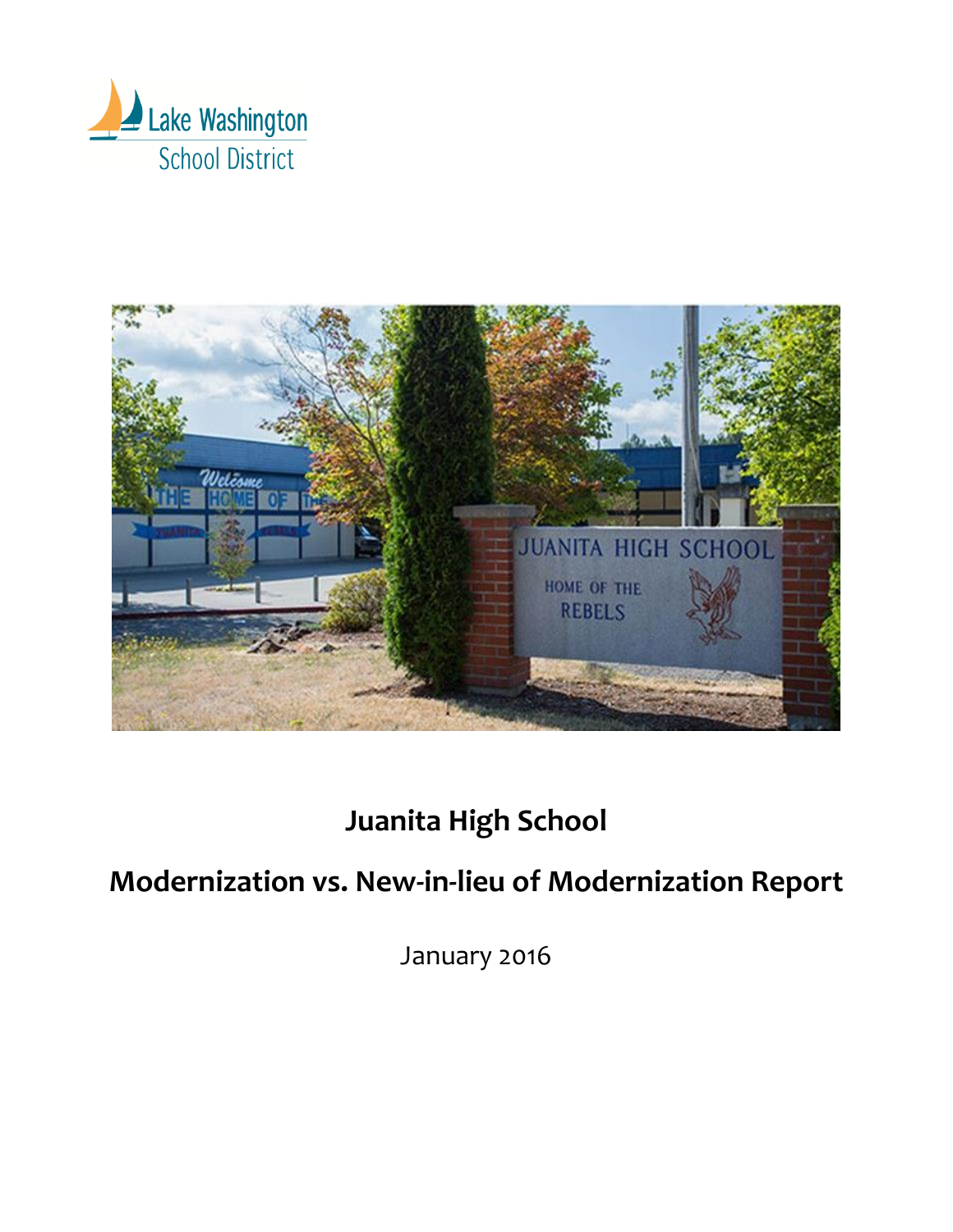## **Summary**

In consideration for a potential 2016 Bond measure for the Capital Facilities Program, Juanita High School was evaluated to determine whether modernization/additions to the existing school or building New-in-lieu (i.e., rebuild) of the existing school on site was the better approach to meeting the district's long-range educational and facilities goals. Juanita High School is the second oldest high school site in the Lake Washington School District (District), with Juanita High School opening in 1971. Based on enrollment projections, the 71 teaching station (1,800 student capacity) Educational Specification ("Ed Spec") standard was applied to both the modernization and the rebuild new approaches; with a building program of 290,697 square feet (i.e., the educational specification for a comprehensive high school). In both options the field house and pool are retained without improvements. The process included on-site visits, physical condition analysis, evaluation of the existing school's program fit with the District's educational delivery standards, review of OSPI guidelines, construction-phase logistics and comparative cost estimates.

**To most effectively meet the District goals, this report recommends that Juanita High School be rebuilt new rather than modernized. The existing field house and pool would be retained without improvements.**

| Considerations           | <b>Modernization and Addition</b>            | New-in-lieu (Rebuild)                               |
|--------------------------|----------------------------------------------|-----------------------------------------------------|
| <b>Temporary Housing</b> | Temporary housing required                   | Temporary housing required                          |
| Moving                   | Numerous moves during phased                 | Minimal moves and program disruption,               |
|                          | modernization with major program             | rebuild occurs while existing academic              |
|                          | disruption and cost                          | building program uninterrupted                      |
| Phasing                  | Complicated phasing for work within existing | Less complex phasing, rebuild, demo, site           |
|                          | occupied buildings                           | work                                                |
| Schedule                 | Longer schedule (about 42 months)            | Shorter schedule (about 36 months)                  |
| Bus and Parking          | New structured parking to maintain current   | Greater potential for improvement. No               |
|                          | parking capacity                             | parking structure needed                            |
| Program                  | Does not fully meet current Educational      | Fully meets current Educational Specification       |
|                          | Specification due to existing building       | and specialized site program emphasis               |
|                          | constraints                                  |                                                     |
| Maintenance, Operations  | Less efficient and more impactful on         | More efficient and less impactful on                |
| and Resource Impact      | resources due to building configuration      | resources, meeting current performance<br>standards |
| Site Safety              | Existing facility not built to current       | Current safety standards built into new             |
|                          | standards, retrofit upgrades required        | building                                            |
| <b>Future Expansion</b>  | Expansion options limited due to existing    | Planned for potential future expansion              |
|                          | layout and site constraints                  | options                                             |
|                          |                                              |                                                     |

#### **Construction Cost Estimate Comparison Chart (2016\$)**

|                          | <b>Modernization and Addition</b> | New-in-lieu (Rebuild)    |
|--------------------------|-----------------------------------|--------------------------|
| <b>New Construction</b>  | $\overline{\phantom{a}}$          | \$61,360,000             |
| <b>Addition</b>          | \$32,500,000                      |                          |
| Modernization            | \$32,000,000                      | $\overline{\phantom{0}}$ |
| <b>Demolition</b>        | \$1,500,000                       | \$2,100,000              |
| <b>Site Construction</b> | \$2,000,000                       | \$3,000,000              |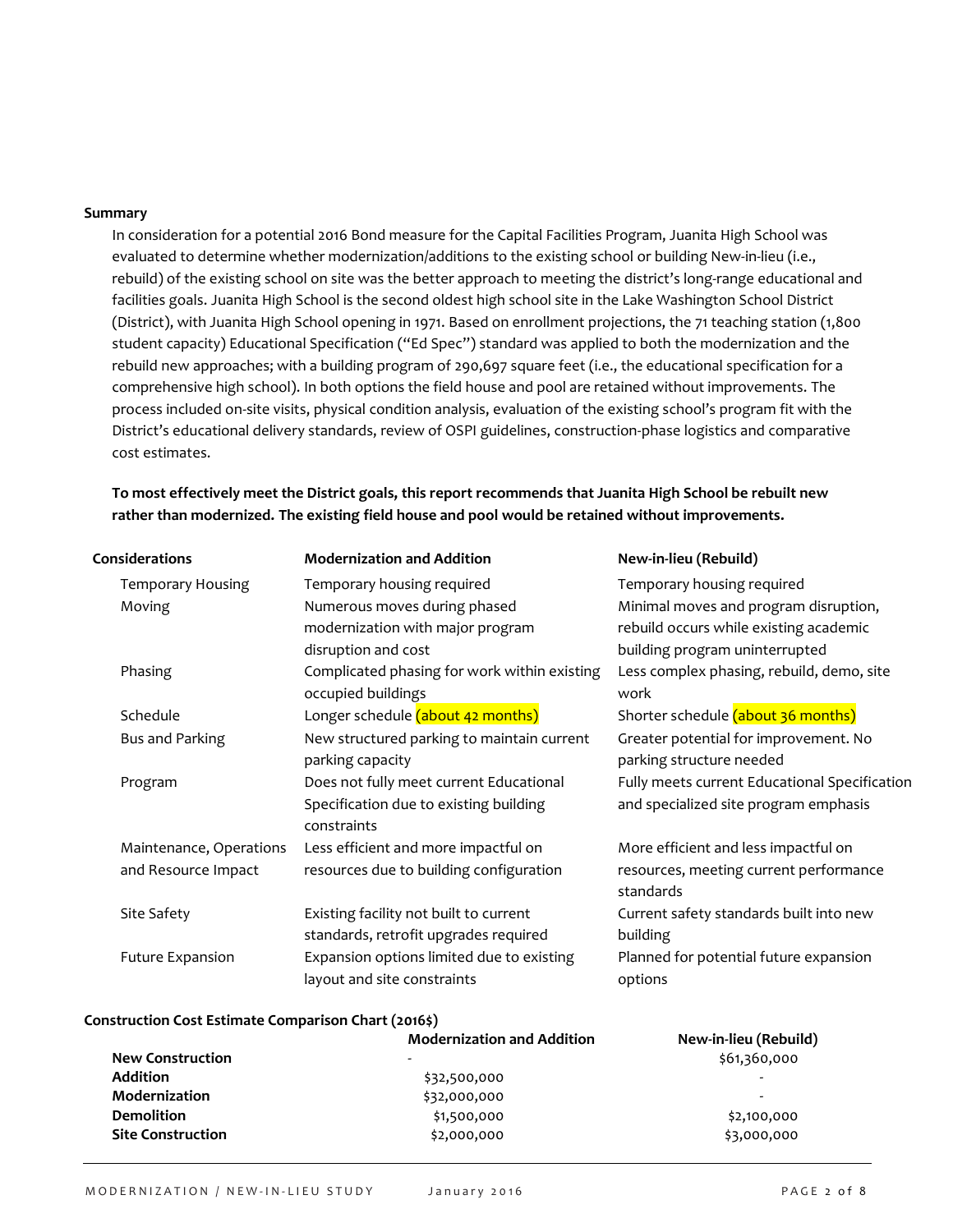| \$82,460,000 |
|--------------|
| \$9,000,000  |
| \$0          |
| \$7,000,000  |
|              |

**The cost estimate demonstrates that the cost to modernize and expand Juanita High School is more than the cost to rebuild (i.e., new in lieu) the academic building.** (Estimates above are construction costs only in 2016\$. Cost escalation, design fees, sales tax, furnishings and other costs required for complete project.)

#### **Phasing Narrative**

Following describes the general sequence of activities associated with each approach.

## *Modernization/Addition*

- 1. Construct a 116,000sf new classroom wing
- 2. Establish temporary housing
- 3. Relocate students to new wing and temporary house, vacate existing Main Building
- 4. Renovate Main Building
- 5. Relocate students to completed project

#### *New-in-Lieu*

- 1. Establish temporary housing
- 2. Relocate students to temporary housing
- 3. Demolish Main Building
- 4. Construct new Main Building
- 5. Relocate students to completed

#### **Analysis of Conditions and Considerations for Juanita High School**

## *Existing Conditions*

| Original School Construction       | 1971                                                                       |
|------------------------------------|----------------------------------------------------------------------------|
| Site Area                          | 42.72 acres                                                                |
| Building Area, GSF                 | 205,165 square feet – includes both academic and field house/pool (Per     |
|                                    | District 2013 inventory of permanent school facilities report to Office of |
|                                    | the Superintendent of Public Instruction)                                  |
|                                    | 8 Existing Portable Classrooms                                             |
| <b>Student Capacity</b>            | 1,232 permanent /1,411 with portable classrooms                            |
| 2015 October Enrollment            | 1,432                                                                      |
| Proposed Ed Specification Capacity | 71 teaching station model (1,800 students)                                 |
|                                    |                                                                            |

The Juanita High School site is located off Northeast 132nd Street, Kirkland. The site is bounded on all sides by residential development with some tree and grade separation. The existing academic portion of the high school is a single story structure located at the north-central portion of the site with drop-off, bus lane and parking located at the front of the school. A large Gymnasium and 2 story pool/fitness/locker building is located down slope just west of the academic building and connected via 2 covered walkways. The service area at east side of school is accessed by a service road, which loops around from the front of the school and connects with NE 128th Street at the east side of the site. Service to the lower playfield portion of site is accessed by way of parking area located immediately to the west of the gymnasium. There are currently 8 portable classroom buildings scattered around the site. Outdoor play fields, tennis, softball, baseball, etc., are located to the southern and western side of the site. The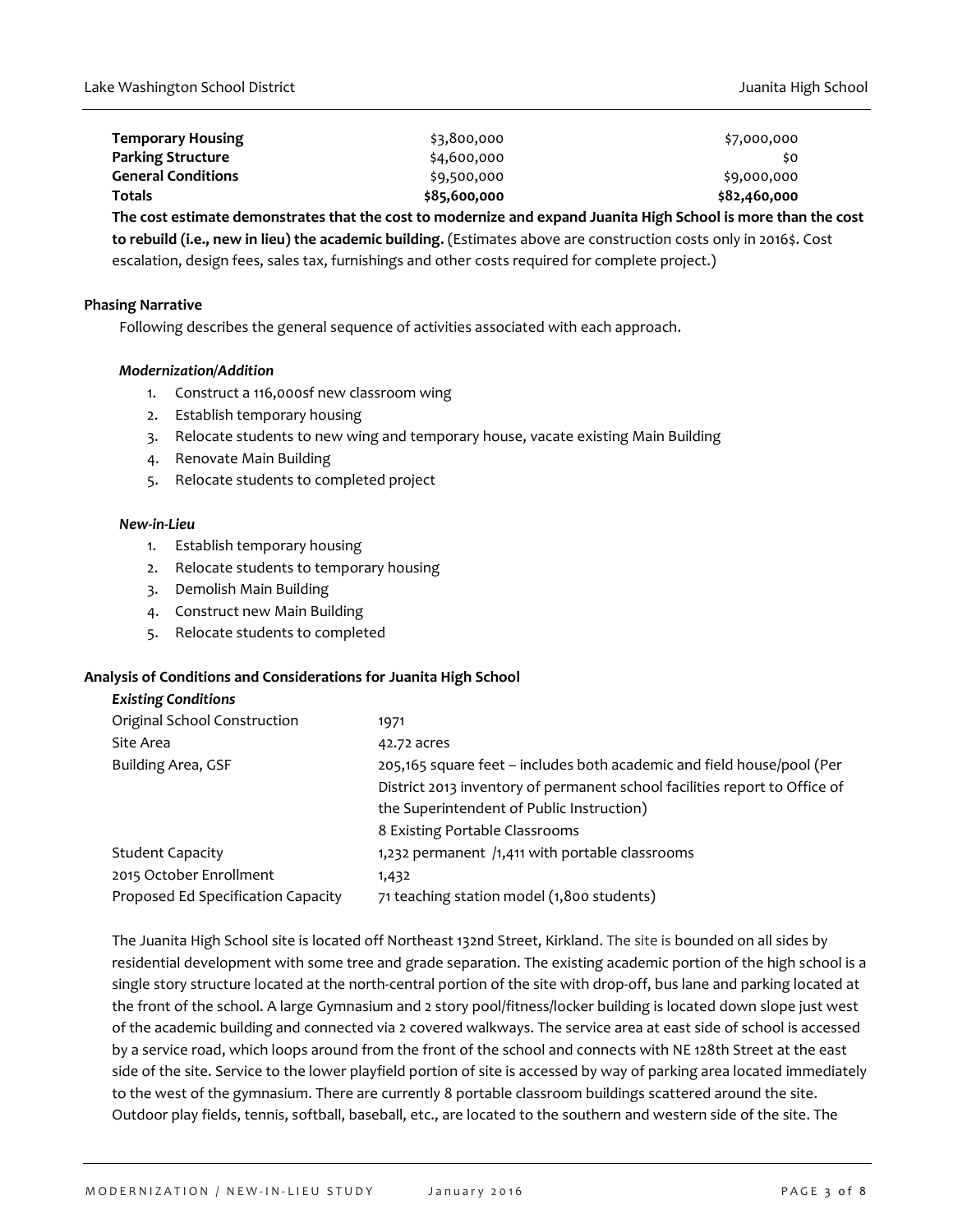football field/track stadium is located down a grade change immediately south of the academic building with bleachers built into the slope.

The school houses students in grades 9-12, a new grade configuration implemented in 2012 when  $9^{th}$  graders were added to the high schools. The school plan layout currently has educational spaces located off double loaded corridors within the large single story academic building. Due to the large floor plate and original 'open plan' design, many of the spaces, including the Library, Student Services, Classrooms, Science and Art Rooms are locked into the middle off the building with no exterior exposure for natural light or ventilation. There is a system of linear roof monitors, which bring daylight into some interior spaces of the building with mixed success. The one and a half story tall single floor design precludes building another floor over the existing building and creates difficultly in tying in a new multi-story building adjacent to it.

## **Site Considerations**

Current vehicle access to the site is by way of a drive, 105th Ave NE, from NE 132nd Street, which provides the main campus access to a roundabout at the front of school. From here, vehicular traffic splits off to parking and drop-off areas at each side at front of school. The bus lane also splits off with a drop-off in front of the Auditorium, and a separate lane that loops around the parking area and back to the entrance drive. Parking wraps around to the east side of Academic Building, connecting to site access at NE 128th Street, and at the west side of gymnasium with service access to the lower level playfields. Overall traffic and parking flow on-site is concentrated at the front of the school.

The site appears to have been terraced in original construction with an upper level area at the north for the academic building and parking, then stepping down to the Gymnasium/Pool and to the lower playfields and football stadium along the southern portion of the site. The site is separated from a neighboring residential development with up and down-slope grade separations, tree screening and a drainage way along the southern edge of the site which directs storm water flow to a retention basin at west side of site. Tennis courts, parking and limited hard surface play areas are located west of the gymnasium.

## *Modernization/New-in-lieu Considerations*

The site area for modernization/additions of the existing school or to rebuild a new school to meet the current Educational Specification program is limited. Phasing modernization/additions with ongoing school operations also add difficulties due to existing site area limitations and site access.

Options for creating a facility that meets the District's High School Educational program with ongoing school operations appears to be limited to the following, based on site conditions (both options retain the current field house and pool building without modernization):

- **D** Option 1: Provide temporary housing on lower playfields; complete demolition (except for the field house and pool) of the existing facility and build a new academic building on existing footprint. In addition to the cost of a temporary housing facility, access issues to the SW area of the site for students, staff and services, having to pass through construction activities at north end of site make it difficult to maintain a safe separation between construction and education activities. Though the new academic building would have more classrooms, it also would have a smaller footprint on the site than the current building (due to its multiple floors), so parking capacity can be maintained.
- Option 2: A phased modernization/addition approach. Modernize the current academic building and enlarge the school by building a new four story building to house core learning suites and science classrooms in the area opened up between existing structures; modernize the remaining academic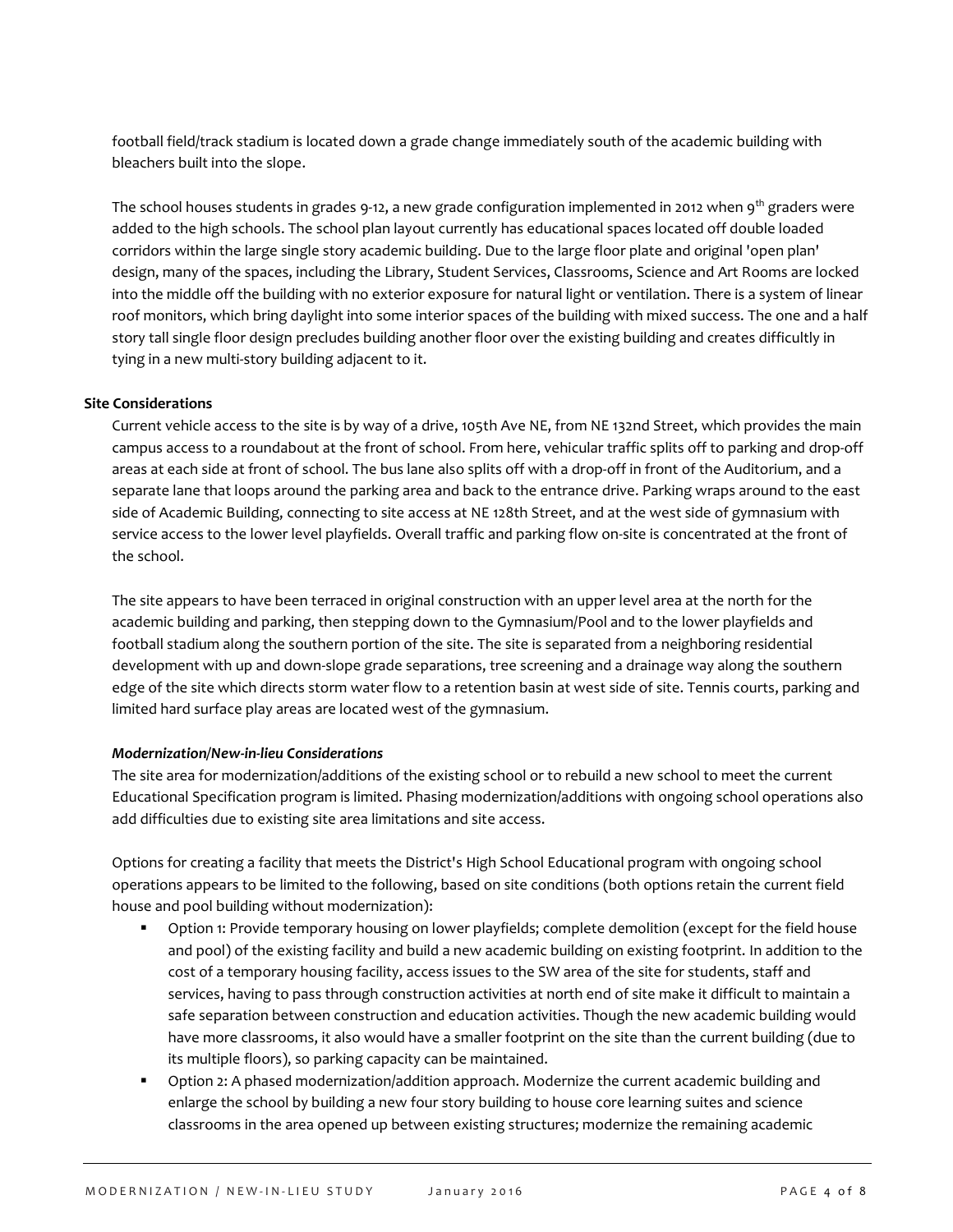building structure for remaining Science, Technology, Library/Media, Music and Commons/Food Service programs. Modernization/additions onto Music and Performing Arts area. To reduce the impact on education in the existing building during modernization, a temporary housing facility would be utilized. The existing building is a one and a half story structure and cannot accommodate the construction of a second story. To meet the educational specification, the required four-story addition would reduce existing parking capacity by approximately 170 stalls. A new multi-story parking structure would need to be built over existing parking stalls to maintain current parking capacity.

## **Application of the Education Specification**

The existing Juanita High School academics and field house/pool buildings total 205,165sf. The educational specification totals 290,697 sf. In the 2016 bond scope, the field house/pool building will be retained to continue to serve all of the PE/Athletics functions of the school. For the modernization option, the existing academic building was assumed to be 85% efficient in meeting the educational specifications, an industry standard factor. In addition to renovating all existing areas in the academic building, an additional 106,000 square feet of new building is required. For the new-in-lieu rebuild option, a new building to house all of the remaining program areas in the educational specifications will be built next to the existing field house/pool building. When the PE/Athletics program areas are removed from the educational specifications, the overall area for the new-in-lieu rebuild option is 217,000 square feet.

The following observations relate to the fitness of existing facilities in meeting the educational specifications:

## *Core Instruction/Learning Suites*

The Lake Washington School District Educational Specification for the high school level incorporates learning suites in a clustered learning environment which incorporates 6 learning settings (classrooms), 1 shared learning area, 2 small group areas, 1 teacher prep, storage areas, and toilet room facilities centered around the shared learning space. The current layout of Juanita High School does not support this model. There are currently 31 standard classroom spaces of many sizes and configurations currently spread around the school in a mostly departmental manner. Given the current structural and plan configuration and circulation layout it would be difficult to create or add learning suites with shared instructional space to the existing configuration and meet the current educational model without substantial reconfiguration of the existing layout.

Specialized Learning Science Classroom/Lab and Technology spaces are to be easily accessible to each learning suite per the current education plan to emphasize the project-based science and technology education program approach. Currently there are 7 Science Lab/Classroom spaces grouped together in the southwestern portion of the school plan. Given clustered, departmental grouping of the existing science spaces, it would be difficult to meet the Ed Spec intent to integrate science into the learning suites in a modernization of the existing plan.

While just a few existing classroom spaces have exterior exposure, the existing openings are limited. Natural lighting and ventilation is compromised and inadequate due to classroom configuration and layout. A series of linear roof monitors brings light to some interior spaces, including some classrooms, with limited success.

## *Specialized Instruction*

The current plan layout and area provides program spaces for Family and Consumer Science Lab and Instructional areas, 2 shop spaces (Wood and Metal) currently used as a Shop and Material Science Lab, Design/Imaging (CADD) Lab space, 2 Art Studio/Labs, Special Needs and Resource Specialists. See above for Science Classroom/Lab spaces. Because of the 1-to-1 distribution of portable technology devices to students, there is not a need for the number of computer labs found in older educational specifications. Instead, in the current Educational Specification, computer lab space is to be provided in areas like CTE (Career and Technical Education) or STEM Signature programs.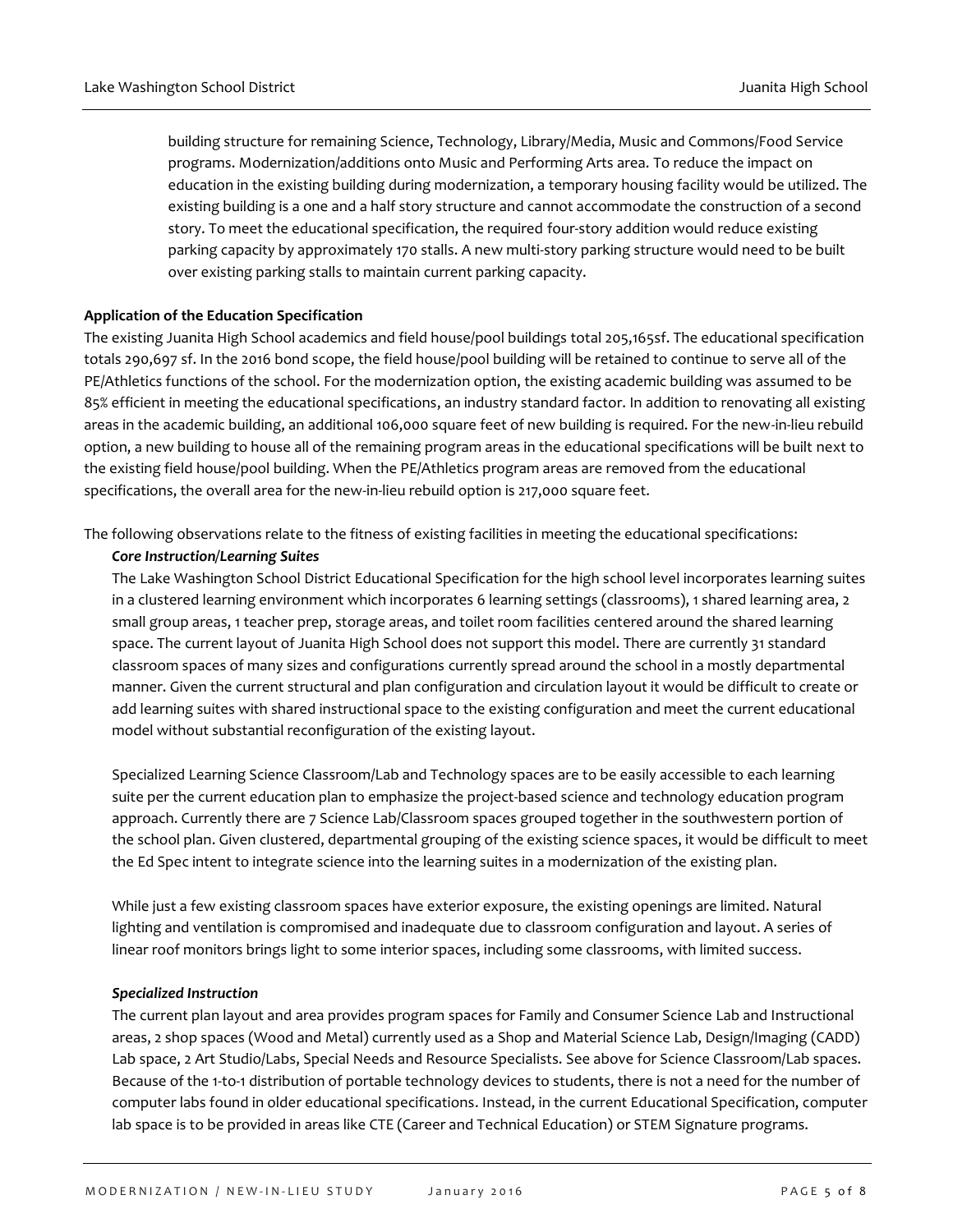## *Music/ Performing Arts*

Music and performing arts program is currently located at the front of the school with an auditorium space (168 seats), including Vocal Music/Little Theater space, Instrumental Music Room, Piano Lab and several medium-small practice rooms, office, and storage areas. The existing theater space is undersized per the current program standard space, adaptable to a variety of performance configurations. Current instrumental practice space is adequate, however there is only 1 shared space for Choral and Drama; the current education specification lists a teaching station for each. The number and size configuration of practice rooms does not meet program requirements.

## *Physical Education*

The current Gymnasium location near front of the school adjacent to the main entrance meets the intent of the Ed Spec of providing easy community access and also provides direct access to the exterior play areas and fields at the south and west edge of the site. The current Gymnasium (Fieldhouse) is oversized for program, however additional space provides an educational and community resource. Fitness/Weight Room areas are located on the mezzanine level above the locker room areas and are somewhat remote from access and the Gym and PE office areas for direct supervision. Locker rooms and storage area are located appropriately for access to gymnasium and exterior.

Current PE/Gymnasium on site is oversized per the standard Ed Spec even if the area for the Auxiliary Gymnasiums is taken from the overall Gymnasium/Fieldhouse area. The existing Gymnasium is approximately 34,375 square feet, and along with existing PE spaces (locker, wrestling, weight, fitness and pool) the total area is approximately 69,520 square feet. The total area is significantly larger than the program area of 38,895 square feet for PE/Athletics and includes areas, such as the swimming pool, not programmed in the current Education Specification. This program area overage would need to be acknowledged in the overall campus area calculations and square footage per student factors.

## *Library /Media Center*

The existing Juanita High School Library/Media Center is approximately 6,300 square feet, which is less than the 7,500 square feet of the area required by the current high school Education Specification. Its central location at the middle of the school serves student access well but is not as successful creating the visibility required for the space to be visible and easily accessed from the school main entry for parent and community meetings. The current Library layout also limits natural light and ventilation, which should be addressed in a New-in-lieu program. The existing, adjacent Computer Lab function is not defined in the current Ed Spec.

#### *Food Service/Commons*

The Commons area is located at the back corner of the school adjacent to the attendance office and at the intersection of 2 main circulation corridors. Food service/Kitchen area opens to Commons and has direct exterior service access at the back of the school. Area of kitchen, serving and food storage is less than the required program area for a complete production kitchen and serving area. The corner of the Commons opens to the exterior courtyard area for some natural lighting and exterior access. Currently the Commons lacks storage for chairs and tables.

#### *Administration and Student Services*

Administration area is currently located near the main student entrance area to the school meeting the education specification intent to provide a view of the front of the school and parking area for supervision. The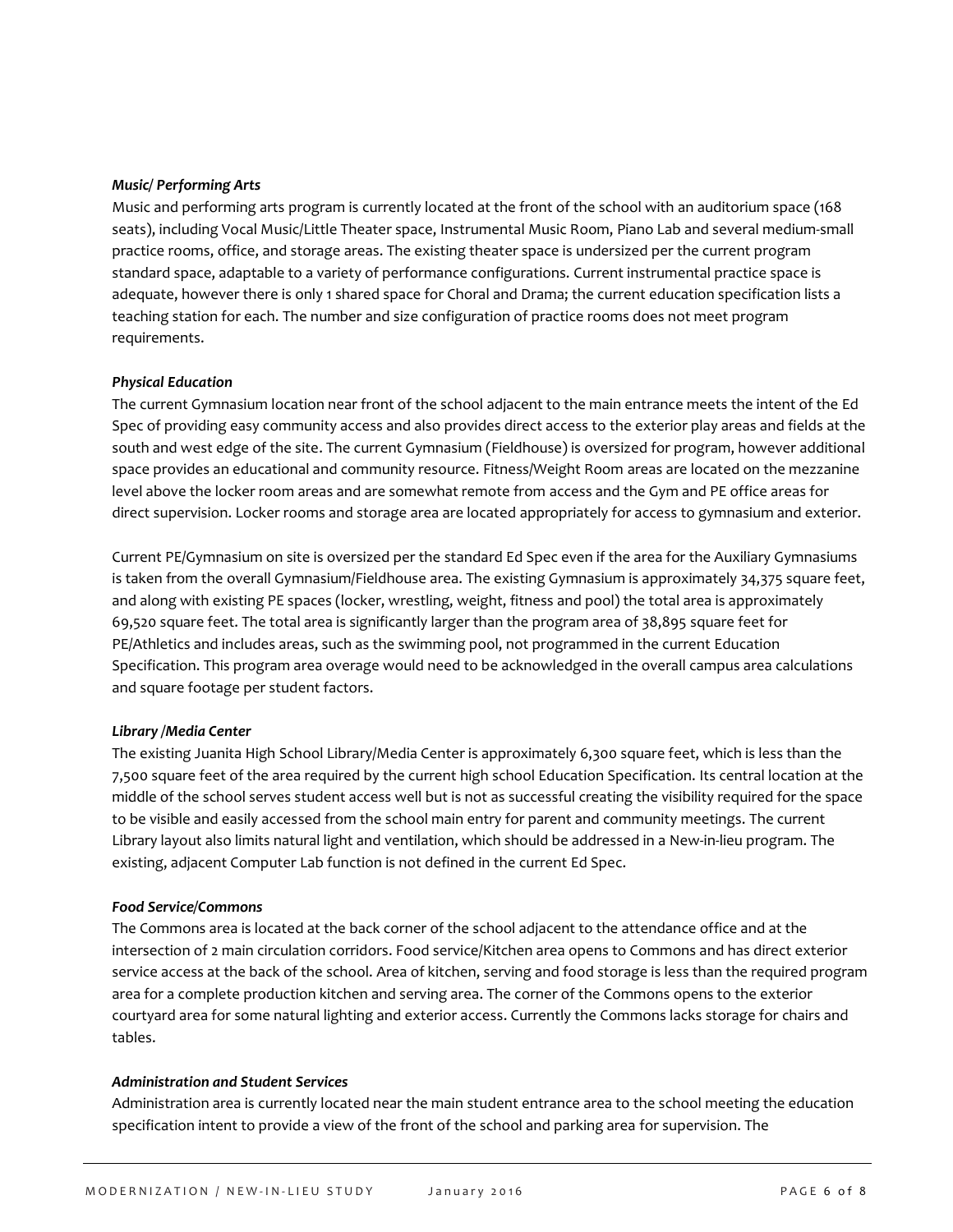Administration area is undersized for this area and the teacher support program areas outlined in the Education Specification and layout of spaces is not optimal.

The Student Services/Counseling area occupies an adjacent area to the Attendance area and is easily accessible for students from the Commons area. There are dedicated spaces for Special Needs and ELL (English Language Learning), specialists and therapists.

## **Adaptability/Flexibility**

Originally constructed as an open plan school in the 1970s, and later remodeled to a more traditional educational plan layout (double loaded corridors, self-contained general classrooms, departmental layout), the existing structural frame grid pattern has an inherent amount of flexibility built in. The existing 55-foot grid module does not work with the current Ed Spec spatial requirements. The existing continuous crawl space and the utility trench below the building footprint could help in rerouting utilities and building services to meet the new educational delivery program. The relatively high structure (one and a half stories) and ceiling height of the building also adds to the limitation of flexibility of this building.

Extensive alterations of the existing building as well as added building area would be required for the existing facility to meet the current Ed Spec and educational goals as well as community expectations. Reconfiguration of buildings and systems would be costly and disruptive to ongoing educational programs. Phased construction activity and additions would generate: multiple moves/phases; incur the cost of temporary housing of program areas elsewhere on site; and increased construction costs due to the multiple phases. Program support areas (such as Cafeteria/Commons) would need larger areas, which cannot be accommodated within the existing building footprint. Existing building mechanical, power and technology systems would need extensive updating or replacement to meet the current education expectations and energy requirements.

#### **Long Term Operating Cost – Sustainability**

Given the age of the existing school building (originally built 1971) it is does not conform to current energy standards for both building envelope and systems (especially because of the high volume 1 ½ story single story structure and also poor insulation). The Juanita High School academic building consumes approximately 15% more energy per month than modern Lake Washington School District high schools. This incurs an added cost of \$5,000 - \$10,000 per year to the district operational budget.

The latest OSPI (Office of the Superintendent of Public Instruction) Study & Survey and ICOS (OSPI Inventory Condition of Schools) scores place Juanita High School near the middle of facility building evaluation scores. Building reconfiguration would require new building systems including new mechanical, electrical and lighting systems to meet current energy standards. The building envelope is also a challenge given the predominant concrete and masonry construction and would require an insulation layer added to the exterior or interior walls (reducing program area) to meet the new energy code. Natural daylighting and ventilation for a typical classroom area is also problematic with the current plan configuration and existing program layout.

#### **School Use During Modernization/New in Lieu**

#### *Modernizing the Existing Facility*

Modernizing the existing school facility creates difficulties in housing the existing program during this work effort. Whether phased or completed all at once, temporary housing would need to be provided for the current student population. The site area available for temporary classroom portables is limited without impacting the program area or site parking layout. The parking area at the front and sides of school is a likely candidate for portables